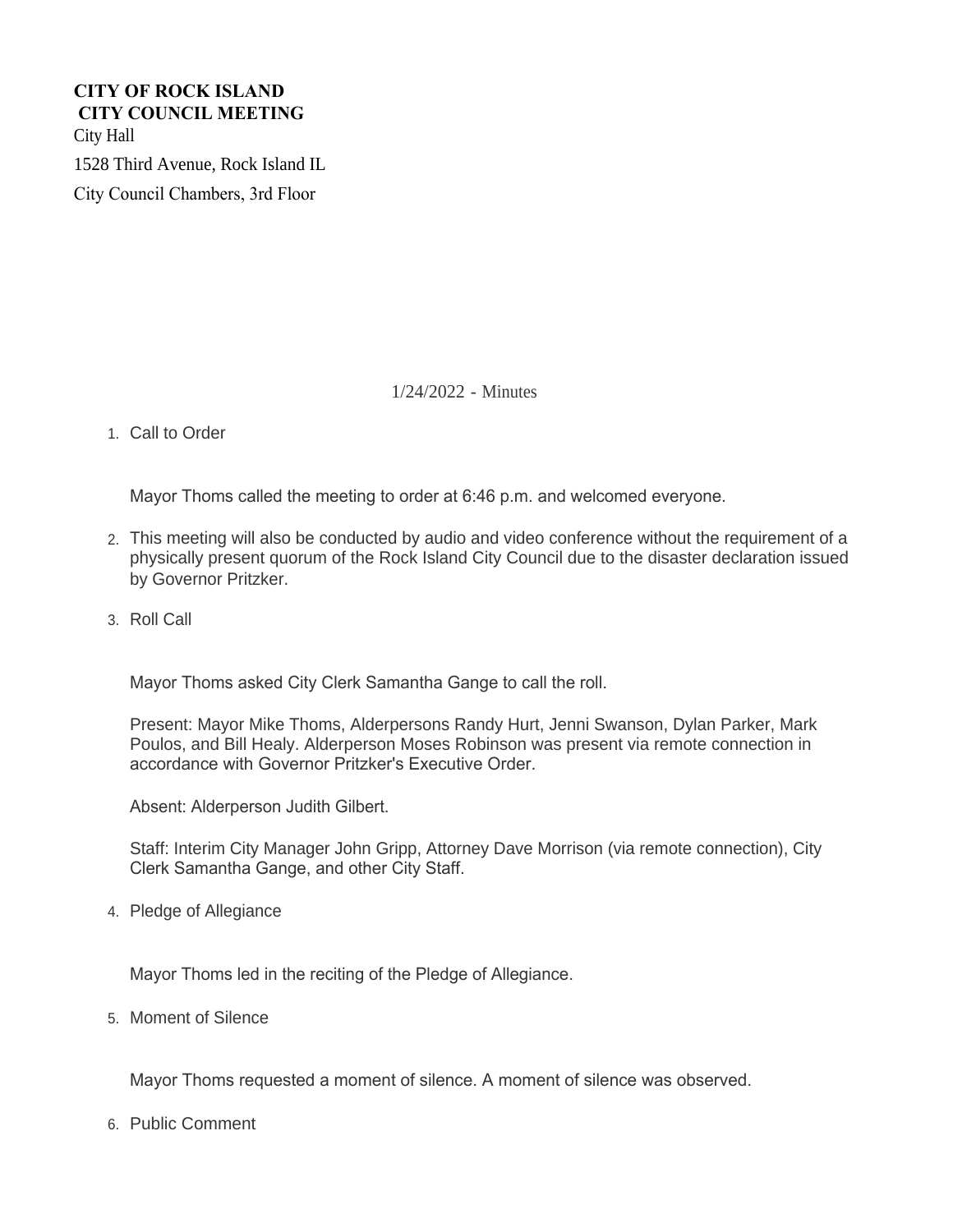Mayor Thoms asked if anyone in the public wished to speak.

Linda Anderson, Rock Island citizen and President of Friends of Longview Park, came to the podium to address Council. She stated she was present tonight to speak in support of additional projects at Longview Park. She indicated that the lower lagoon at the park is a historical feature and it would be great to see it be re-purposed for use again.

Thurgood Brooks, Rock Island citizen, came to the podium to address Council regarding Longview Park. He remarked he was present tonight to speak in support of adding a fountain and skating rink at Longview Park. He noted he met with Linda Anderson and Friends of Hauberg Estate to discuss future possibilities in Longview Park. He asked Council to strongly consider a Study Session to discuss the details of what the City can do to invest in this project.

Paul Fessler, Program Manager with the Black Hawk College Highway Construction Careers Training Program (HCCTP), came to the podium to address Council. He provided Council members with a flyer detailing the program. He indicated that he spoke with Alderman Hurt regarding a partnership with the City to host two opportunities for Rock Island residents to learn about the HCCTP. The next training session begins Monday, February 28th and there is no cost to students accepted into the program. Interested students must attend an orientation and can choose from two sessions in Rock Island: Thursday, February 10 at 5:30 p.m. at the Black Hawk College Adult Learning Center, 4610 Black Hawk Commons Drive and Saturday, February 12 at 10:00 a.m. at the Martin Luther King Center, 630 9th Street.

Mayor Thoms remarked that he received a letter from Vernon Winter, a Rock Island resident commending and thanking Mr. Victor Wenskunas, Public Works Department employee for assisting him when he fell during the past snow and ice storm. Mike Bartels, Public Works Director indicated the department would also be recognizing Mr. Wenskunas with a plaque. Mayor Thoms thanked Mr. Wenskunas for going above and beyond in assisting a resident.

Minutes from the January 10, 2022 Study Session and City Council Meeting. 7.

## MOTION:

Alderperson Swanson moved to approve the minutes as printed; Alderperson Healy seconded.

## VOTE:

Motion PASSED on a 6-0-1 roll call vote. Aye: Swanson, Parker, Poulos, Healy, Robinson, and Hurt. Nay: None. Absent: Gilbert.

Minutes from the January 10, 2022 Closed Session. 8.

#### MOTION:

Alderperson Swanson moved to approve the Closed Session minutes; Alderperson Hurt seconded.

## VOTE: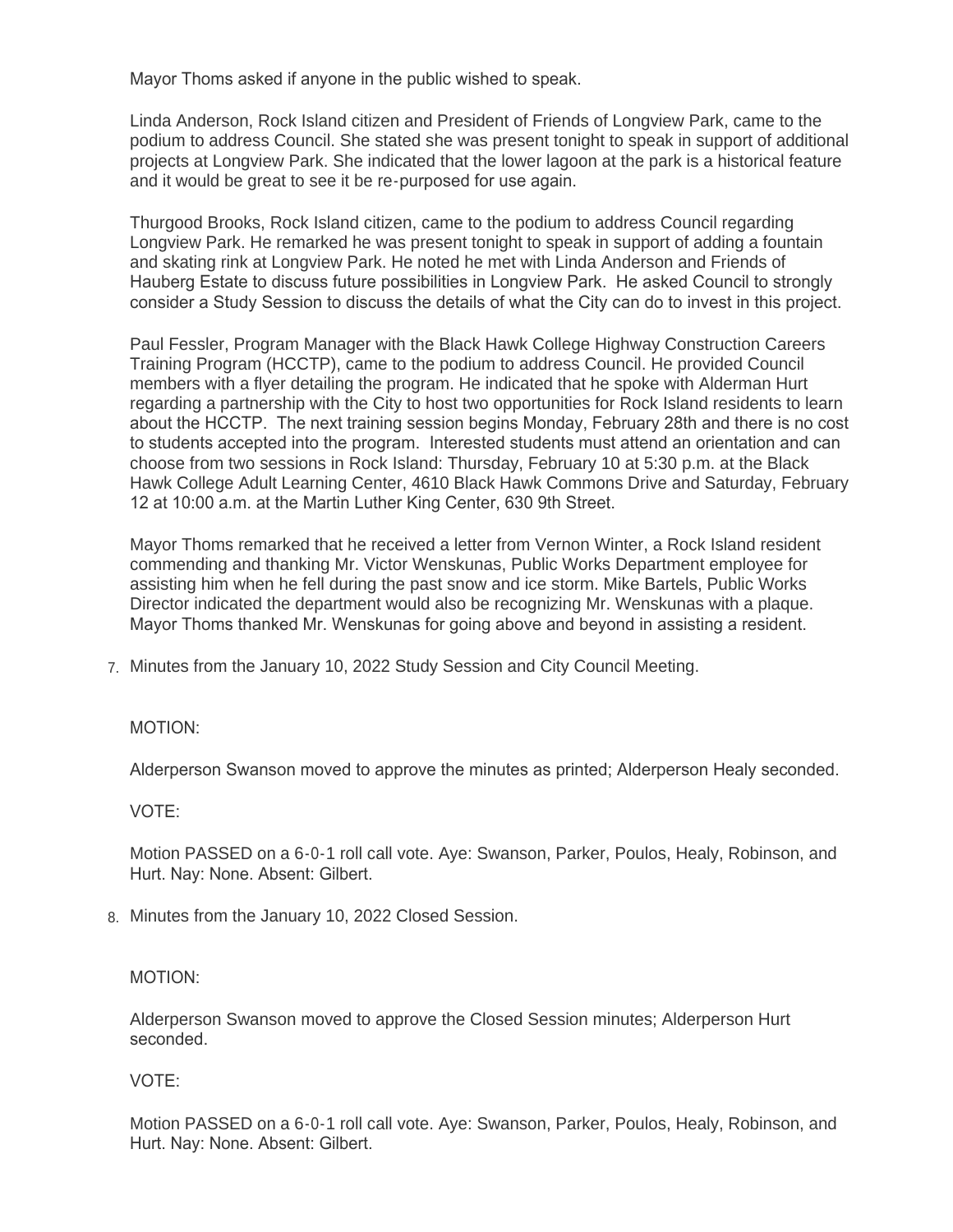## 9. Update Rock Island

**Sweetheart Dance** – Dads, daughters, moms, sons and everyone…get dressed up and come have a fun night out together! Dance to music from a live DJ, get silly or sweet pictures taken in the themed photo booth, do a craft together, eat some snacks, stick on a temporary tattoo, and get a free 5x7 professional photo to remember the night. The event will be held at the Rock Island Fitness & Activity Center on Friday, February 11th from 5:30 pm to 8:00 pm. Face coverings will be required. Early bird registration is \$10 per person until January 28th, then \$15 per person through February 10th, or \$20 at the door. Register by phone at (309) 732-7275 or online at www.rigov.org/ePark.

# **QCCA Expo Center Events**

1. **Brewed Live 2022 –** will be held on January 29, 2022 from 1:00 p.m. – 4:00 p.m. and will feature over 35 local, regional, and national breweries for patrons to sample as well as an educational experience on beer brewing. Registration and admission are required. Visit [HTTP://WWW.QCCAEXPOCENTER.COM/](http://www.qccaexpocenter.com/) to register.

2. **Quad Cities Guns Show –** Midwest Outdoors will host their annual QC gun show on Saturday, February 12<sup>th</sup> from 9:00 a.m. to 5:00 p.m. and on Sunday, February 13<sup>th</sup> from 9:00 a.m. to 3:00p.m. Admission is \$6.00 per person at the door.

**Tuneful Tuesdays brings free noontime music to the Rock Island Public Library** – The first event will be held on Tuesday, February 1<sup>st</sup> and feature the Quad City Ukulele Club. The Quad City Ukulele Club provides a forum for fans of the small instrument to play and sing together. All Tuneful Tuesday performances are free and open to the public. Please visit the library website or call 309-732-READ for further information.

10. Proclamation declaring January 2022 as National Mentoring Month.

City Clerk Samantha Gange read the proclamation. Mayor Thoms read his declaration.

- Claims 11.
	- a. Report from the Public Works Department regarding payment in the amount of \$83,070.51 to McClintock Trucking & Excavating, Inc. of Silvis, IL for the Water Service and Sanitary Lateral Repair Program, Project Numbers 2526 and 2564.
	- b. Report from the Public Works Department regarding final payment in the amount of \$119,065.61 to Valley Construction, Inc. for the 24th Street Water Tower Overflow Improvement Project #2740.
	- c. Report from the Public Works Department regarding payment in the amount of \$14,161.08 to McClintock Trucking & Excavating of Silvis, IL for an emergency water main repair at 2052 3rd Avenue.
	- d. Report from the Public Works Department regarding payment in the amount of \$19,967.00 to McClintock Trucking & Excavating of Silvis, IL for an emergency water main repair at 2518 40th Street.

MOTION: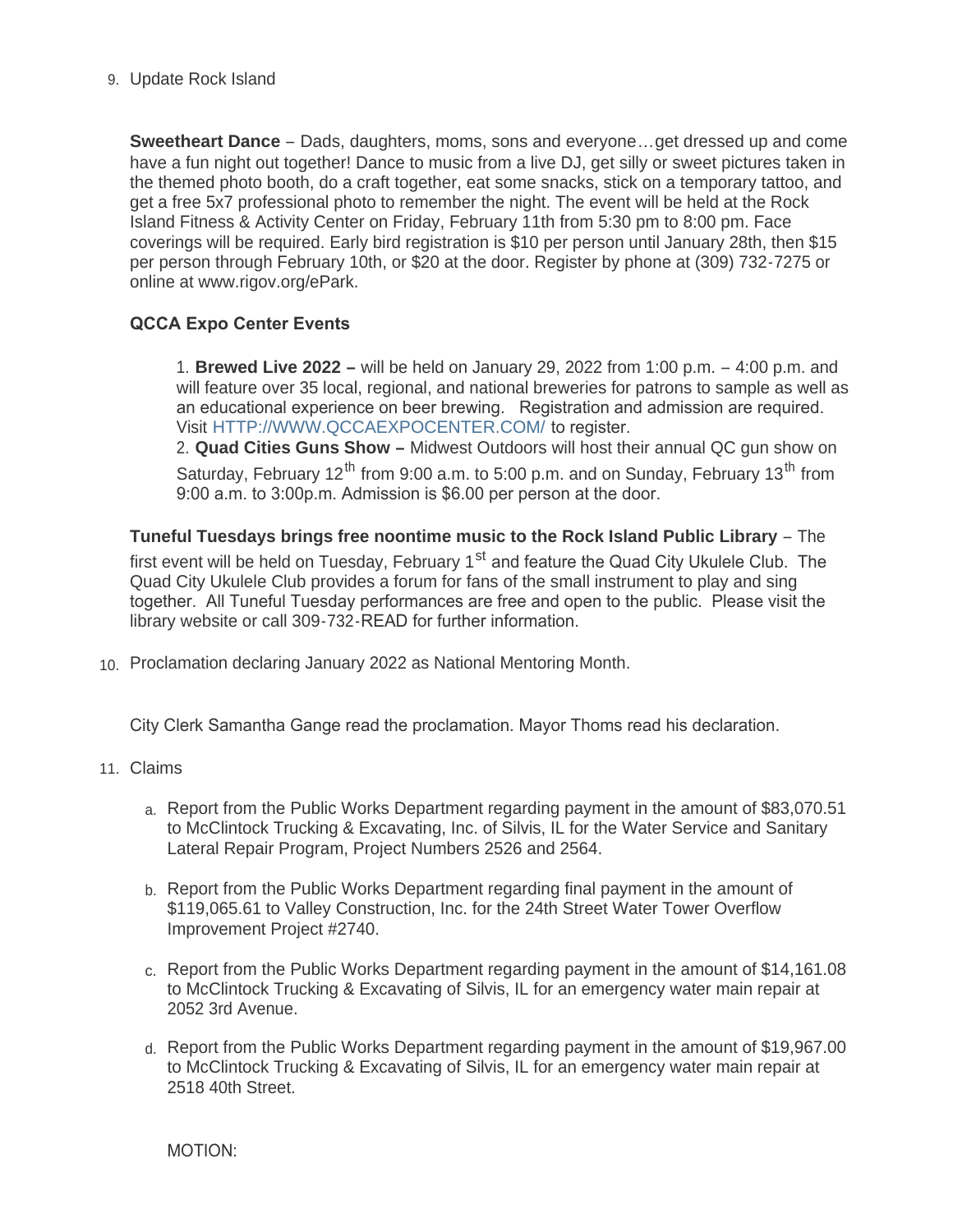Alderperson Poulos moved to approve claim items a through d; Alderperson Swanson seconded.

VOTE:

Motion PASSED on a 5-0-1 roll call vote. Aye: Swanson, Poulos, Healy, Robinson, and Hurt. Nay: None. Absent: Gilbert.

Alderperson Parker recused himself from the vote due to the nature of his employment.

- e. Report from the Information Technology Department regarding payment in the amount of \$20,734.48 to the Rock Island County Sheriff's Office for the City's share of the RMS Software annual maintenance.
- f. Report from the Information Technology Department regarding payment in the amount of \$32,658.14 to the Rock Island County ETSB Office for the City's share of the new ProSuite RMS software annual maintenance.

MOTION:

Alderperson Hurt moved to approve claim items e and f; Alderperson Poulos seconded.

VOTE:

Motion PASSED on a 6-0-1 roll call vote. Aye: Swanson, Parker, Poulos, Healy, Robinson, and Hurt. Nay: None. Absent: Gilbert.

Claims for the week December 31, 2021 through January 6, 2022 in the amount of \$514,815.43; 12. week of January 7, 2022 through January 13, 2022 in the amount of \$1,426,181.27; and payroll for the weeks of December 27, 2021 through January 9, 2022 in the amount of \$1,603,693.66.

## MOTION:

Alderperson Robinson moved to allow the claims and payroll; Alderperson Healy seconded.

VOTE:

Motion PASSED on a 6-0-1 roll call vote. Aye: Swanson, Parker, Poulos, Healy, Robinson, and Hurt. Nay: None. Absent: Gilbert.

ACH Report for December 2021 in the amount of \$2,004,198.55. 13.

## MOTION:

Alderperson Swanson moved to approve the ACH payments; Alderperson Hurt seconded.

VOTE: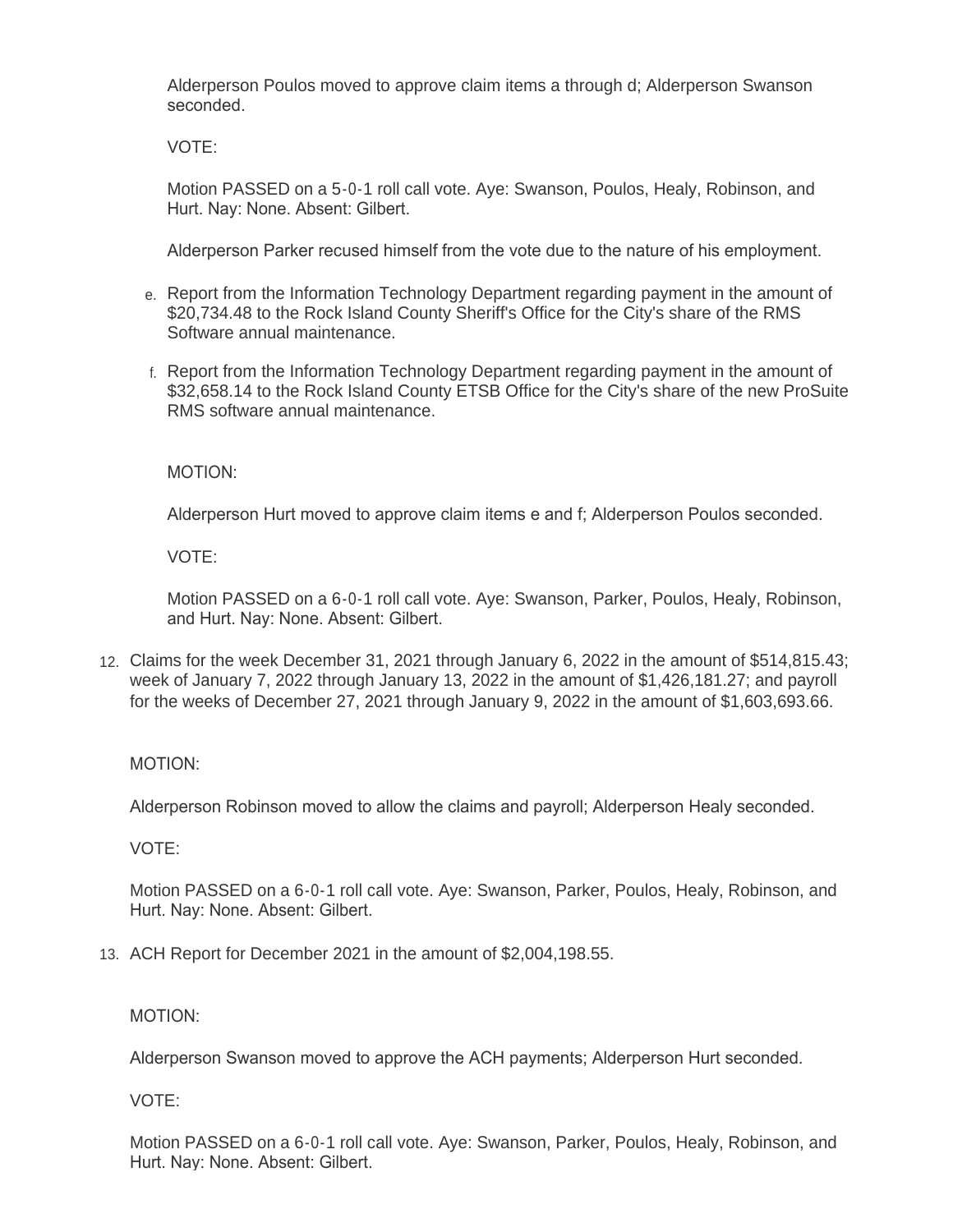14. Purchase Card Report for December 2021 in the amount of \$56,902.96.

#### MOTION:

Hurt. Nay: None. Absent: Gilbert.

Alderperson Robinson moved to approve the purchase card claims; Alderperson Parker seconded.

VOTE:

Motion PASSED on a 6-0-1 roll call vote. Aye: Swanson, Parker, Poulos, Healy, Robinson, and Hurt. Nay: None. Absent: Gilbert.

15. Report from the Police Department regarding the purchase of two Livescan Fingerprint Scanners in the amount of \$17,950.78 from HID Global Corporation.

#### MOTION:

Alderperson Poulos moved to approve the purchase as recommended; Alderperson Hurt seconded.

Alderman Poulos asked why the City has to replace the scanners every seven years. Deputy Chief Tim McCloud with the Police Department came to the podium to address Council. He responded that the company does not support the software of the scanners after seven years.

### VOTE:

Motion PASSED on a 6-0-1 roll call vote. Aye: Swanson, Parker, Poulos, Healy, Robinson, and Hurt. Nay: None. Absent: Gilbert.

16. Report from the Public Works Department regarding bids for removal of 45 dead ash trees in the Greenbush neighborhood, recommending the sealed bid be awarded to Advantage Tree Services, LLC. of Davenport, IA in the amount of \$37,789.17.

#### MOTION:

Alderperson Poulos moved to award the bid as recommended, and authorize the City Manager to execute the contract; Alderperson Healy seconded.

Alderperson Parker remarked he was hesitant in awarding this bid as the residents of the Greenbush neighborhood were not notified that trees were being removed. Mr. Bartels came to the podium to address Council and indicated he would be willing to attend a neighborhood meeting about the issue. He noted the trees were hazardous and posed a liability as they are located on City property. It was decided that Mr. Bartels would attend the February 2022 Greenbush neighborhood meeting and notify the residents.

## VOTE: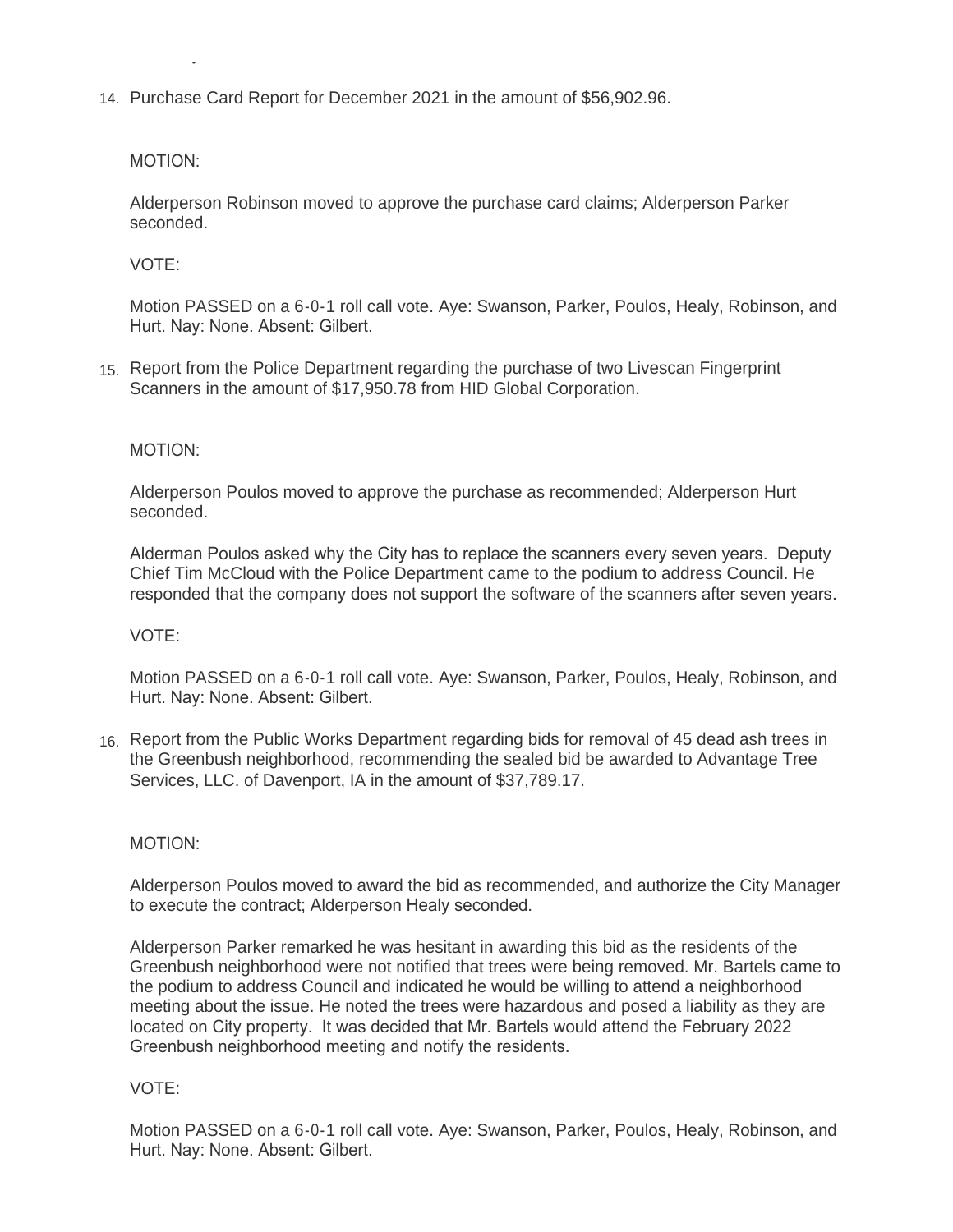17. Report from the Public Works Department regarding an extension to the 2021 Sod Replacement Program maintenance contract with Greenspace Associates, Inc. of Bettendorf, IA in the amount of \$130,700.

## MOTION:

Alderperson Swanson moved to approve the extended contract as recommended; Alderperson Parker seconded.

Alderperson Robinson asked if the company that installs the sod is responsible for watering and maintaining it for a certain period of time. Mr. Bartels indicated that the company is responsible to ensure quality sod for the first year, which includes watering. Alderperson Robinson remarked in his Ward the company that installed the sod didn't grade it and never came back to water or perform maintenance. Mr. Bartels asked Alderperson Robinson to email him the locations and he would ensure that it gets addressed this year. Interim City Manager John Gripp indicated this program is covered by fees collected for water service.

## VOTE:

Motion PASSED on a 6-0-1 roll call vote. Aye: Swanson, Parker, Poulos, Healy, Robinson, and Hurt. Nay: None. Absent: Gilbert.

18. Report from the Public Works Department regarding a contract extension for the Pavement Marking Program maintenance contract with Precision Pavement Markings, Inc. of Pingree Grove, IL in the amount of \$98,000.00.

#### MOTION:

Alderperson Parker moved to approve the contract extension as recommended; Alderperson Swanson seconded.

#### VOTE:

Motion PASSED on a 6-0-1 roll call vote. Aye: Swanson, Parker, Poulos, Healy, Robinson, and Hurt. Nay: None. Absent: Gilbert.

19. Report from the Public Works Department regarding a contract for the Schwiebert Park Dock Rehabilitation Project 2828 recommending the contract be awarded to General Constructors, Inc. of Bettendorf, IA in the amount of \$596,249.00.

#### MOTION:

Alderperson Swanson moved to approve the contract as recommended and authorize the City Manager to execute the contract; Alderperson Hurt seconded.

Alderperson Poulos asked if staff could provide more details as to why this item is before Council. Mr. Gripp responded the docks at Schwiebert Park were made possible by a grant that the City received over 10 years ago. As part of the grant stipulation, \$1.5 million had to be allocated towards the docks and they needed to be in working order as part of the agreement through 2032.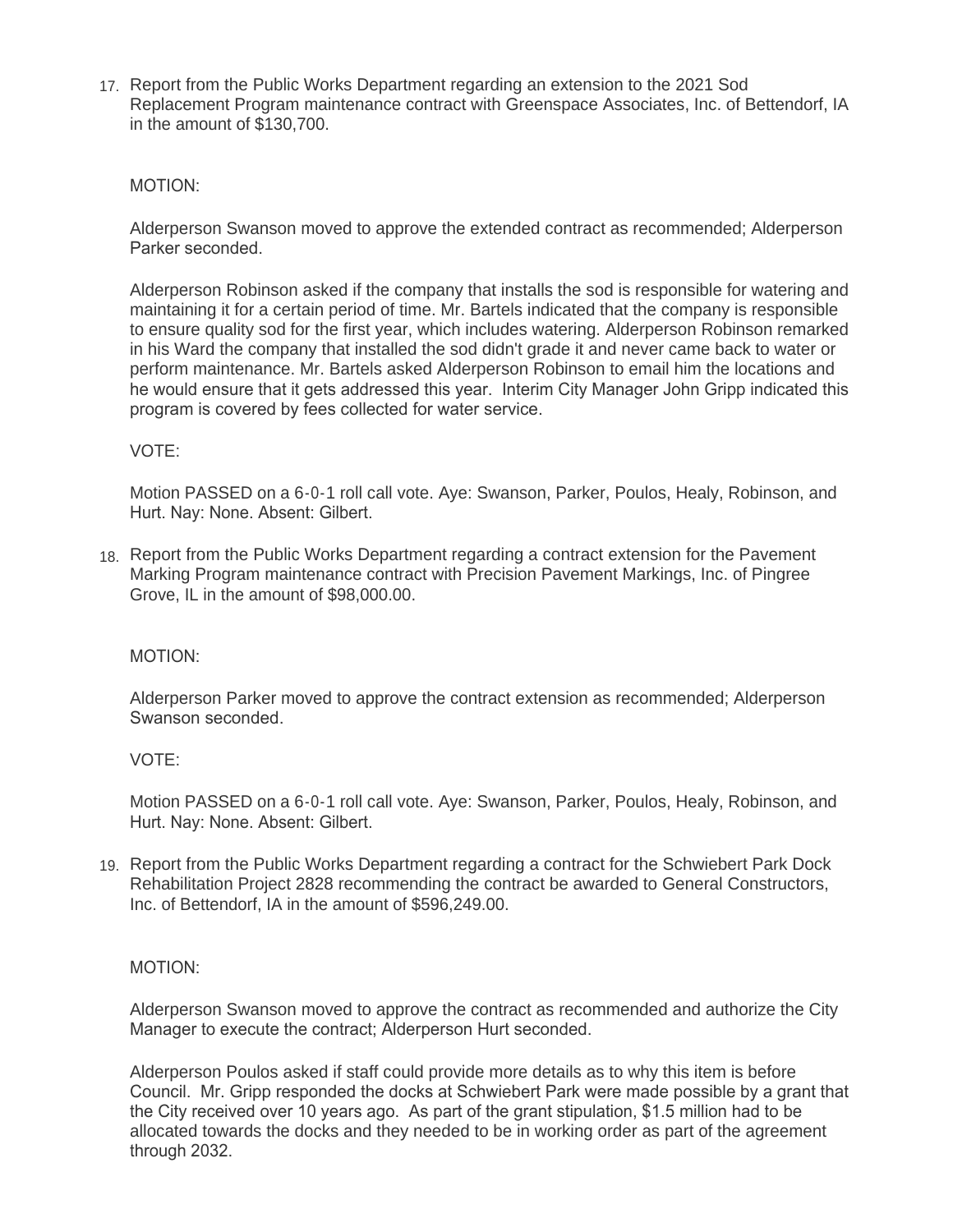Alderperson Robinson asked if there is something that can be installed to protect the docks from further damage. Mr. Gripp responded that the northernmost section of the dock will be removed and the scope of the dock will be smaller so it doesn't stick out as far into the channel. This should eliminate the dock from being damaged in the future.

Alderperson Poulos asked if the spuds would still be intact as a barrier. Mr. Gripp responded that they would no longer be needed for the northwest portion, but would remain for the rest of the dock.

Alderperson Swanson asked if there is a possibility for Rock Island to host one of the river boat excursions. Mr. Gripp indicated the City would need to review the specific requirements for a dock needed for boats of that size. He noted that they did explore options with the Channel Cat, however they indicated it was not an option at this time. Mr. Gripp remarked the docks need to see more usage and the City should explore options such as events and promotions with local restaurants. Mayor Thoms remarked he spoke with Vikings Cruise Line and American Cruise Line and that there isn't enough length to dock a boat of that size at this location.

## VOTE:

Motion PASSED on a 5-0-1 roll call vote. Aye: Swanson, Poulos, Healy, Robinson, and Hurt. Nay: None. Absent: Gilbert.

Alderperson Parker recused himself from the vote due to the nature of his employment.

Report from the Fire Department and Public Works Department regarding adoption of the 20. amended 2021 Rock Island County Multijurisdictional Local Hazard Mitigation Plan.

#### MOTION:

Alderperson Healy moved to adopt the amended resolution as recommended; Alderperson Parker seconded.

#### VOTE:

Motion PASSED on a 6-0-1 roll call vote. Aye: Swanson, Parker, Poulos, Healy, Robinson, and Hurt. Nay: None. Absent: Gilbert.

Report from the Finance Department regarding a budget adjustment request to increase 21. revenues and expenses by \$52,460.28 in Fund 247.

#### MOTION:

Alderperson Parker moved to approve the budget adjustment as recommended; Alderperson Swanson seconded.

Mr. Gripp noted the revenue increase is coming from grant funds not general funds.

VOTE: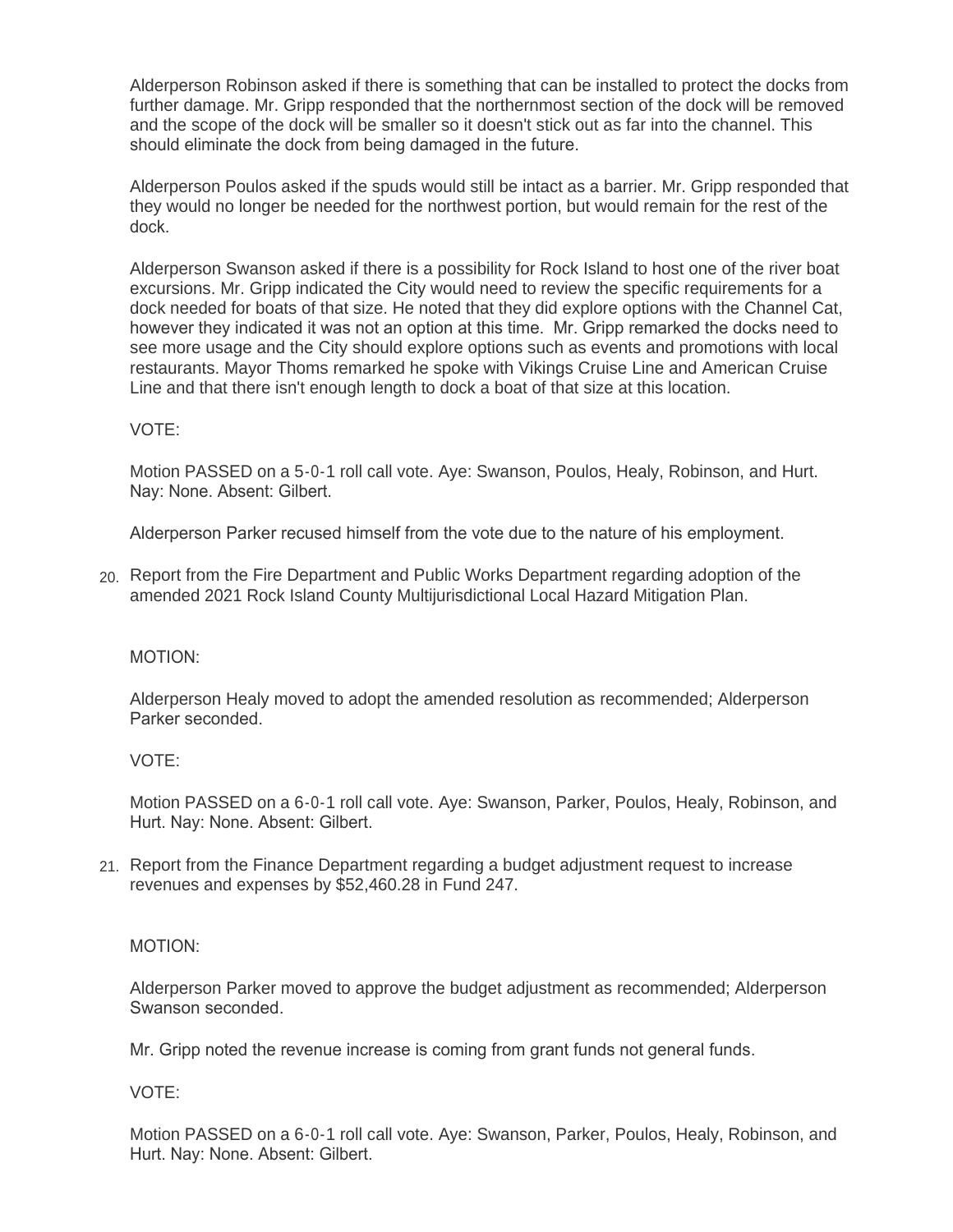22. Report from the Finance Department regarding an adjustment to the Columbia Park TIF Fund in the amount of \$250,783.00 for building improvements, expansion opportunities, and other development opportunities.

## MOTION:

Alderperson Hurt moved to approve the budget adjustment as recommended; Alderperson Parker seconded.

## VOTE:

Motion PASSED on a 6-0-1 roll call vote. Aye: Swanson, Parker, Poulos, Healy, Robinson, and Hurt. Nay: None. Absent: Gilbert.

23. Report from the Community & Economic Development Department regarding changes to the locations of the Community Garden sites for the 2022 season.

## MOTION:

Alderperson Swanson moved to approve the changes as recommended; Alderperson Healy seconded.

Alderperson Robinson asked Miles Brainard, Interim Director of the Community and Economic Development Department to come to the podium to address Council. He asked who was responsible for clean up at the end of the season and whether or not staff check each space to ensure the clean up is completed. Mr. Brainard responded that each renter is required to put down a deposit. At the end of the season, staff checks each space and if it is not properly cleaned up, the renter does not receive their deposit back.

#### VOTE:

Motion PASSED on a 6-0-1 roll call vote. Aye: Swanson, Parker, Poulos, Healy, Robinson, and Hurt. Nay: None. Absent: Gilbert.

Report from the Traffic & Engineering Committee regarding a request to remove the 24. handicapped parking space in front of 2203 16th Street. (First Reading)

## MOTION:

Alderperson Parker moved to approve the request as recommended and consider the ordinance; Alderperson Swanson seconded.

#### VOTE:

Motion PASSED on a 6-0-1 roll call vote. Aye: Swanson, Parker, Poulos, Healy, Robinson, and Hurt. Nay: None. Absent: Gilbert.

25. Report from the Traffic & Engineering Committee regarding a request to install 3-way stop signs at the intersection on 41st Street at its intersection with 20th Avenue and 22nd Avenue. (First Reading)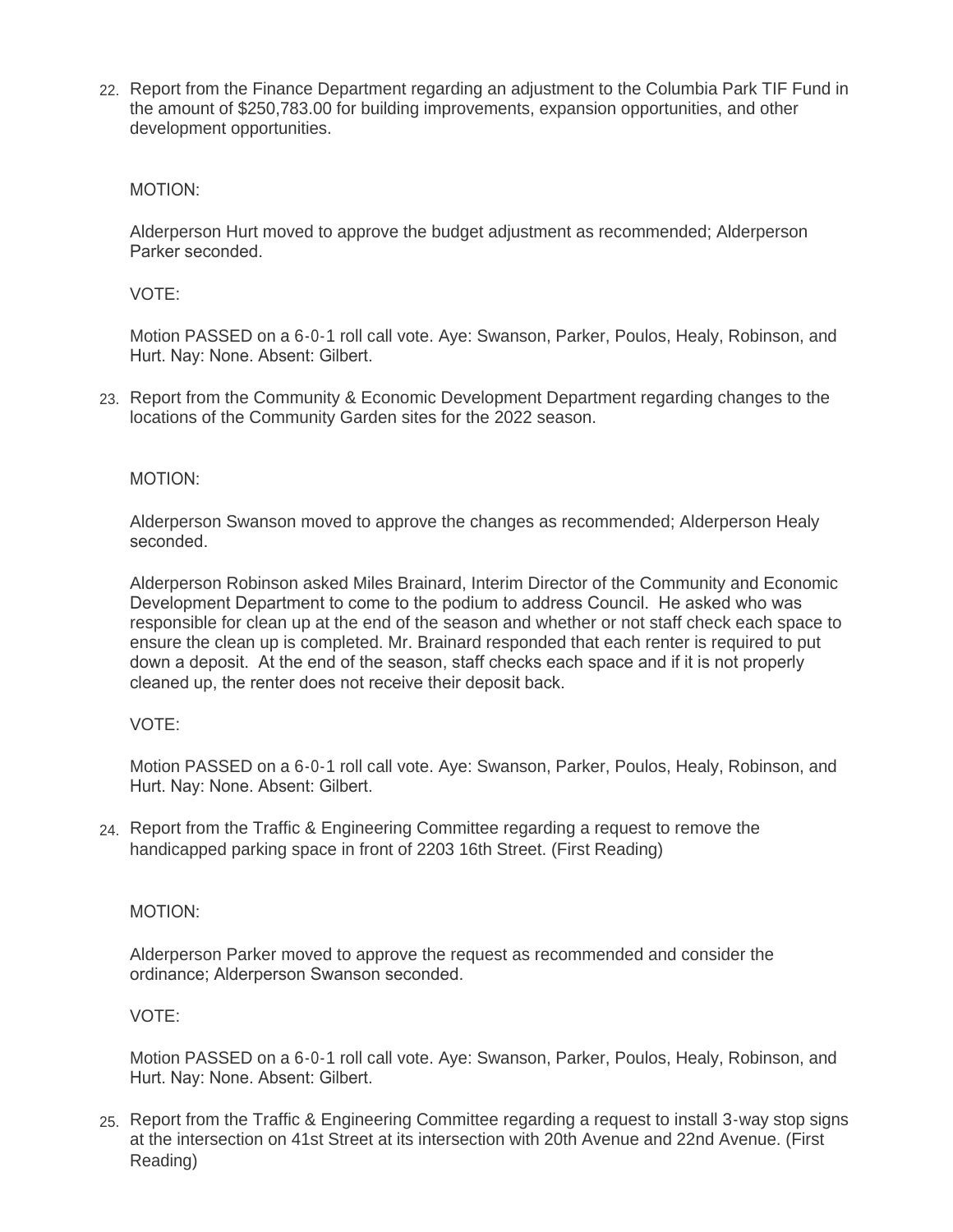## MOTION:

Reading)

Alderperson Healy moved to approve the request and consider the ordinances; Alderperson Swanson seconded.

Alderperson Healy remarked this will help out with traffic flow around Denkmann Elementary School.

## VOTE:

Motion PASSED on a 6-0-1 roll call vote. Aye: Swanson, Parker, Poulos, Healy, Robinson, and Hurt. Nay: None. Absent: Gilbert.

Report from the Traffic & Engineering Committee regarding a request to install 4-way stop signs 26. at the intersection of 25th Street and 14th Avenue.

#### MOTION:

Alderperson Parker moved to deny the request as recommended; Alderperson Swanson seconded.

Alderperson Poulos remarked that adding a stop sign at this location could cause additional traffic and safety issues.

Alderperson Parker remarked he wanted to be mindful of the residents in that neighborhood requesting the stop sign. He asked if the City has researched whether it would be beneficial to purchase a permanent speed check device or installing speed humps like the City of Davenport recently did. Mr. Bartels came to the podium to address Council. He indicated that they have researched the possibility of a permanent speed check and they are expensive and the department did not budget for one. He also checked with the City of Davenport on how effective the speed humps have been and received a response from their City engineer indicating that the data they collected indicated that speed was reduced by approximately six and a half miles per hour between the speed humps they installed in August 2021. However, they need additional data to determine the effectiveness. Alderperson Parker asked if a permanent speed check device would be eligible for funding under Safe Routes to School. Mr. Bartels responded he thought that this would be an eligible item for that program and would contact Bi-State on funding and report back to Council.

Alderperson Healy asked if this area would benefit from installing a "Children Playing" sign as it would be less expensive. Mr. Bartels remarked these aren't very effective and give the false feeling of self-awareness.

### VOTE:

Motion PASSED on a 6-0-1 roll call vote. Aye: Swanson, Parker, Poulos, Healy, Robinson, and Hurt. Nay: None. Absent: Gilbert.

27. Report from the Martin Luther King Center and the Mayor's Office regarding the appointments and reappointments to the MLK Board.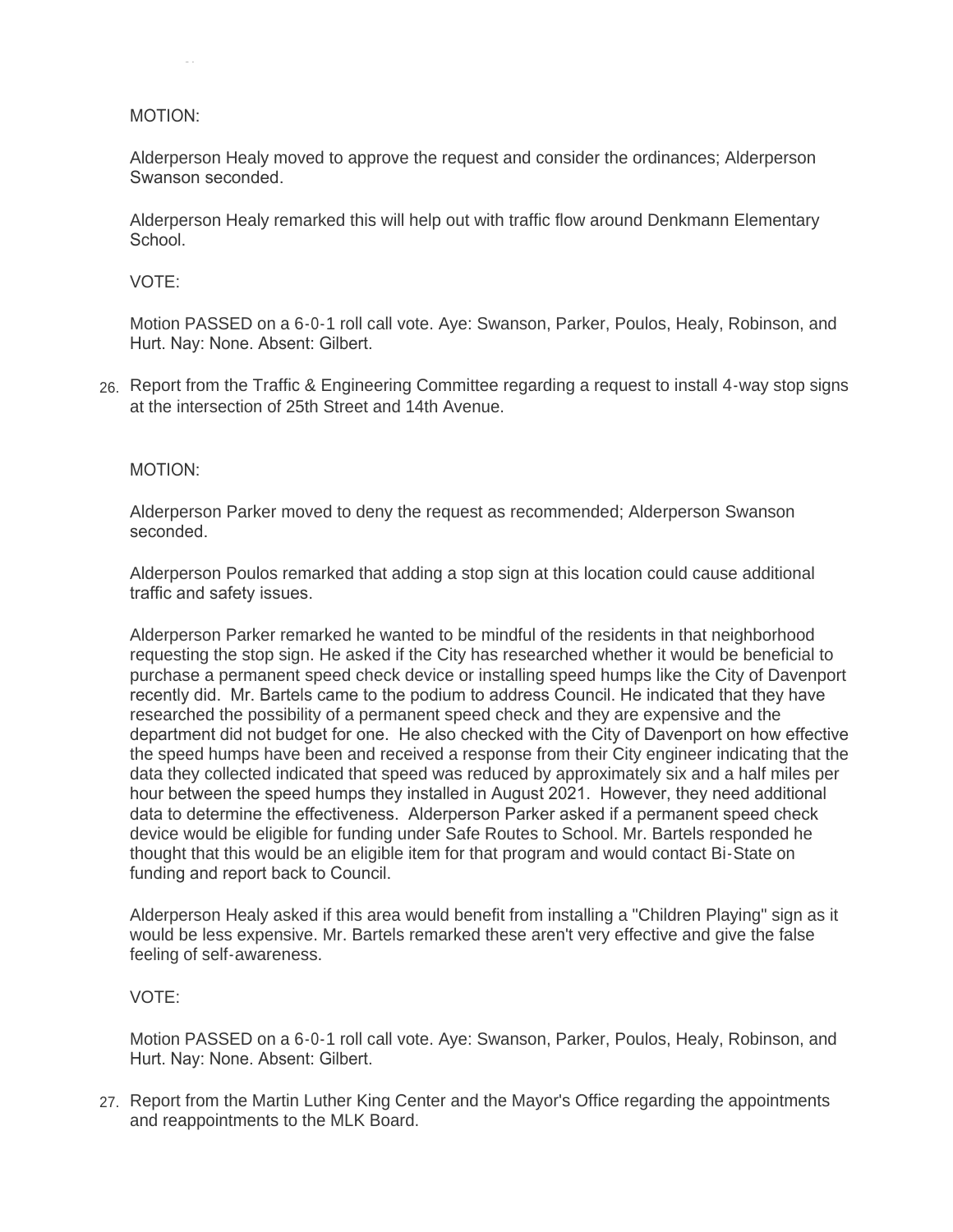## MOTION:

Alderperson Robinson moved to approve the appointments and reappointments as recommended; Alderperson Poulos seconded.

### VOTE:

Motion PASSED on a 6-0-1 roll call vote. Aye: Swanson, Parker, Poulos, Healy, Robinson, and Hurt. Nay: None. Absent: Gilbert.

28. Report from the Mayor's Office regarding reappointments to the Labor Day Parade Advisory Board.

#### MOTION:

Alderperson Healy moved to approve the reappointments as recommended; Alderperson Robinson seconded.

#### VOTE:

Motion PASSED on a 6-0-1 roll call vote. Aye: Swanson, Parker, Poulos, Healy, Robinson, and Hurt. Nay: None. Absent: Gilbert.

Report from the City Clerk's Office regarding a Southwest Area Hunting Exemption application 29. from Mr. Steve Bost.

#### MOTION:

Alderperson Hurt moved to approve the hunting exemption application; Alderperson Parker seconded.

#### VOTE:

Motion PASSED on a 6-0-1 roll call vote. Aye: Swanson, Parker, Poulos, Healy, Robinson, and Hurt. Nay: None. Absent: Gilbert.

## Other Business 30.

Alderperson Poulos asked if there would be an opportunity to put together a Study Session regarding the proposed ice skating rink in Longview Park that citizens have brought forth. Mr. Gripp remarked that the Friends of Longview Park and others need to continue to organize a public-private partnership and set goals for the project. He noted that the scope of the projects is more than fixing the lagoon and putting water into it as it will require some type of cooling system. Mr. Gripp remarked that he could get this on the calendar for a Study Session in the future. He indicated that they will be looking for seed money from the City whether that is through alternate funding sources or raising funds through a private partnership, which the City has had success with in the past. Alderperson Poulos recommended holding the Study Session in March.

Alderperson Poulos commended Alderperson Hurt on partnering with Black Hawk College on